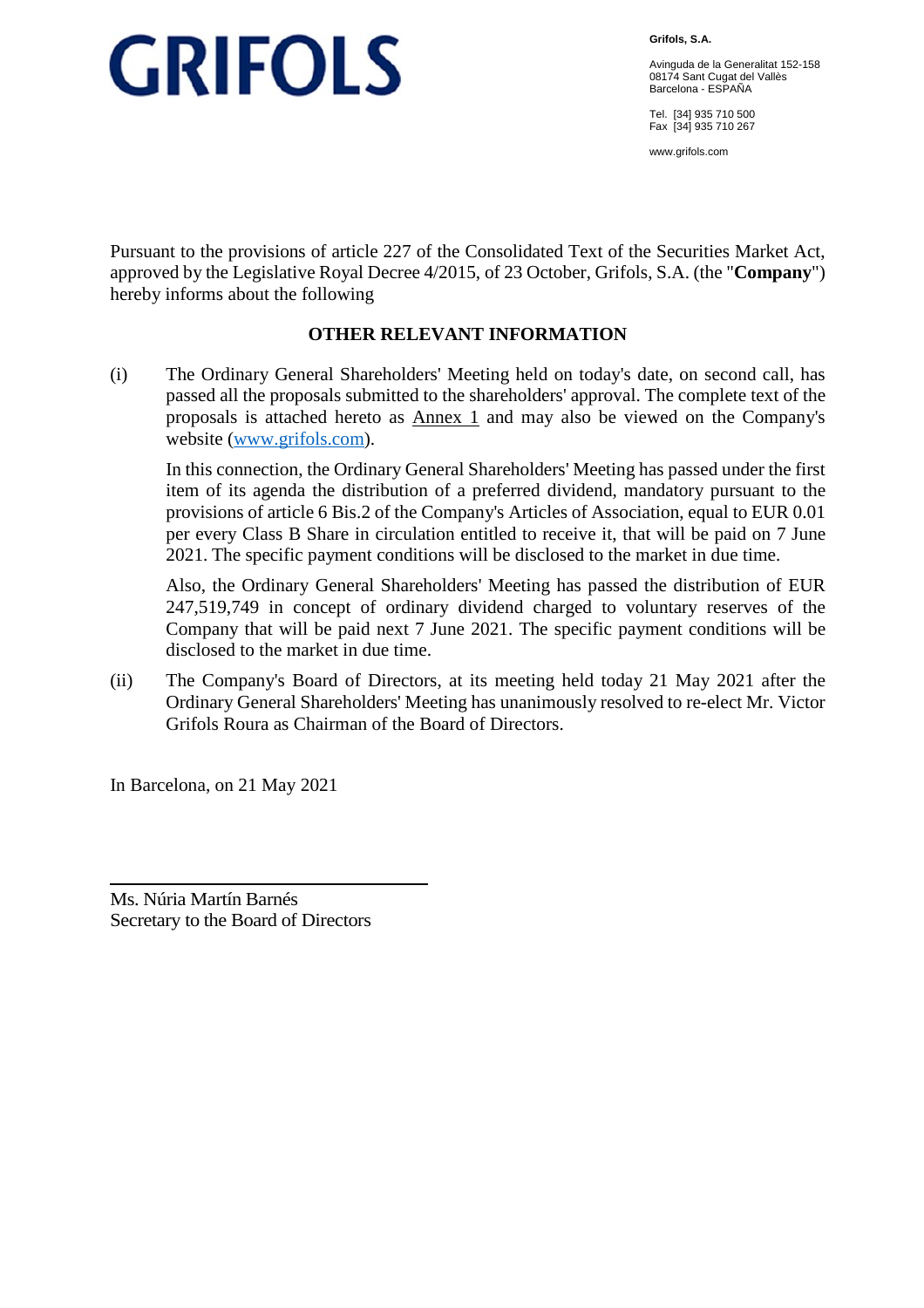## **ANNEX 1**

#### **GRIFOLS, S.A.**

#### **PROPOSED RESOLUTIONS TO BE SUBMITTED TO THE GENERAL SHAREHOLDERS' MEETING (20 / 21 May 2021)**

#### **First. Review and approval, as the case may be, of the individual annual accounts and management report, as well as the proposal for allocation of results relating to the fiscal year ended December 31, 2020, and approval of a preferred dividend corresponding to Class B shares.**

A. To approve the Company's individual annual accounts, which are composed of the balance sheet, the profit and loss account, the statement of changes in net equity, the cash flow statement and the annual report, as well as the individual management report, relating to the fiscal year ended December 31, 2020, which show a profit of EUR 64,748,232.

The Company's individual annual accounts correspond to the audited accounts and will be deposited with the Commercial Registry.

B. In accordance with the submitted annual accounts, to approve the following allocation of results:

| To Voluntary reserve:                                              | EUR | 62,133,981 |
|--------------------------------------------------------------------|-----|------------|
| To Mandatory preferred dividend attached EUR<br>to Class B shares: |     | 2,614,251  |

*TOTAL EUR 64,748,232*

The mandatory preferred dividend corresponding to Class B shares will be paid by Banco Bilbao Vizcaya Argentaria, S.A. as from 7 June 2021.

#### **Second. Review and approval, as the case may be, of the consolidated annual accounts and management report relating to the fiscal year ended December 31, 2020.**

To approve the consolidated annual accounts of the Group, which are composed of the consolidated balance sheet, the profit and loss account, the statement of changes in net equity, the cash flow statement and the annual report, as well as the management report of the Group, relating to the fiscal year ended December 31, 2020.

The Company's consolidated annual accounts correspond with the audited accounts and will be deposited with the Commercial Registry.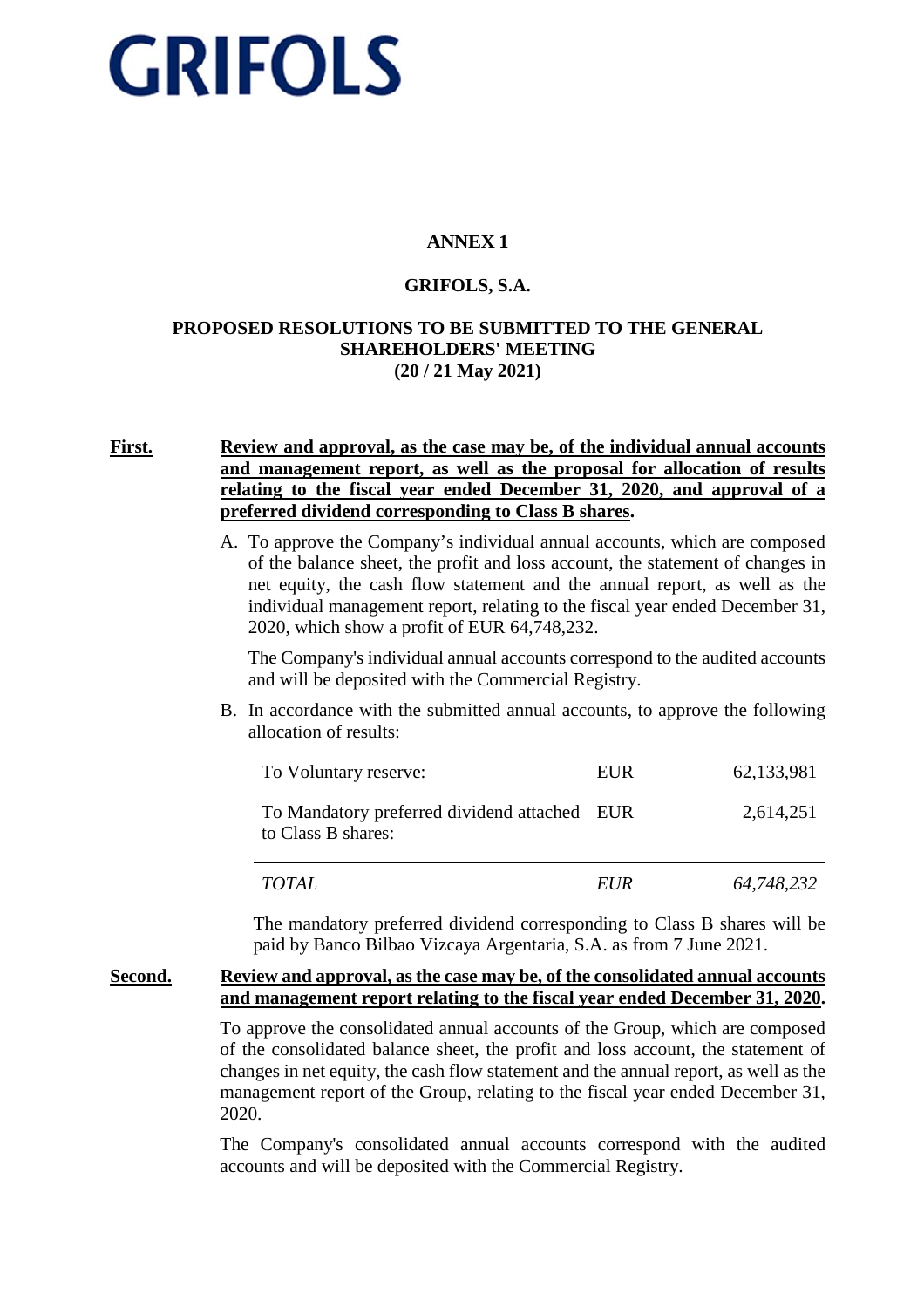### **Third. Review and approval, as the case may be, of the consolidated non-financial information statement included in the consolidated management report relating to the fiscal year ended December 31, 2020.**

To approve the consolidated non-financial information statement included in the consolidated management report relating to the fiscal year ended December 31, 2020. Such statement has been subject to verification in accordance with the current regulations.

#### **Fourth. Approval, as the case may be, of the distribution of an ordinary dividend charged to voluntary reserves.**

To approve the distribution of an ordinary dividend of  $\bigoplus$ .36 per share of Class A and Class B charged to voluntary reserves of the Company for a total amount of €247,519,749.

The dividend will be paid by Banco Bilbao Vizcaya Argentaria, S.A. as from 7 June 2021.

#### **Fifth. Review and approval, as the case may be, of the performance of the Board of Directors throughout the fiscal year ended December 31, 2020.**

To approve the management of the Board of Directors, at both Company and Group level, throughout the fiscal year ended December 31, 2020.

### **Sixth. Appointment of auditor of the individual annual accounts.**

As established under article 40 of Law 22/2015, of 20 July, of audit accounts, to appoint as auditor of the Company's individual annual accounts, the company Deloitte, S.L., registered in the Official Registry of Auditors (*Registro Oficial de Auditores de Cuentas del Instituto de Contabilidad y Auditoría de Cuentas*) under number S0692, with registered office in Madrid, plaza Pablo Ruiz Picasso, nº 1, Torre Picasso, registered in the Commercial Registry of Madrid, under Volume 13,650, Sheet M-54,414 and provided with Tax Identification Card number B-79104469, for a term of three years starting on January 1, 2021. Such appointment will therefore comprise the audit of the annual accounts for the fiscal years to be ended on December 31, 2021, December 31, 2022 and December 31, 2023.

#### **Seventh. Re-election of auditor of the consolidated annual accounts.**

To re-elect as auditor of the Company's consolidated annual accounts, the company KPMG Auditores, S.L., registered in the Official Registry of Auditors (*Registro Oficial de Auditores de Cuentas del Instituto de Contabilidad y Auditoría de Cuentas*) under number S0702, with registered office in Madrid, Paseo de la Castellana, nº 259 C, registered in the Commercial Registry of Madrid, under Volume 11,961, Sheet M-188,007 and provided with Tax Identification Card number B-78510153, for a term of one year starting on January 1, 2021. Such appointment will therefore comprise the audit of the annual accounts for the fiscal year to be ended on December 31, 2021.

### **Eighth. Resignation, dismissal, re-election and/or appointment, as the case may be,**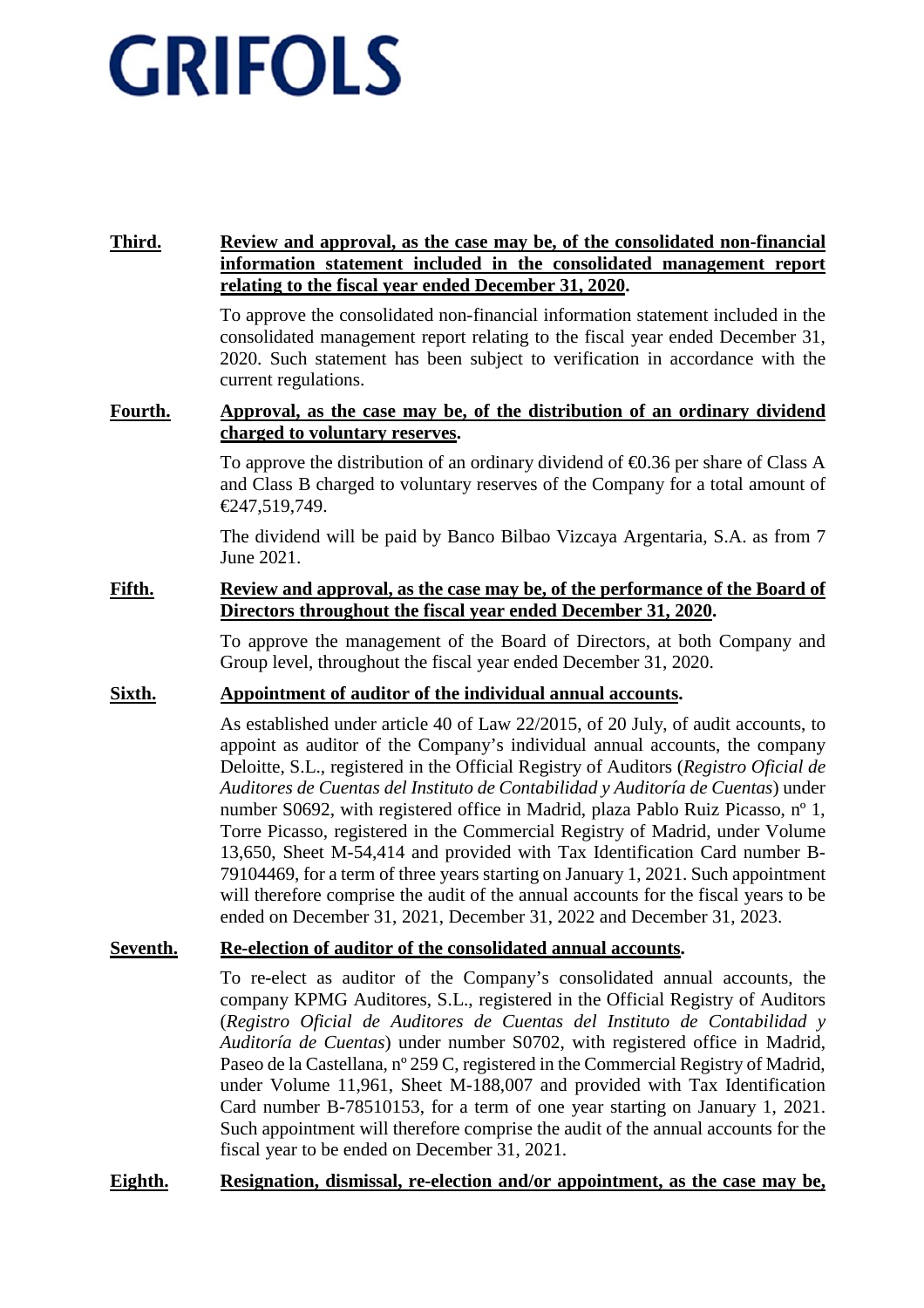### **of directors. Modification, if applicable, of the number of members of the Board of Directors.**

#### **8.1.- Resignation of Mr. Ramón Riera Roca as a member of the Board of Directors.**

To accept the resignation submitted by Mr. Ramón Riera Roca to his office as member of the Board of Directors of the Company, by means of a letter dated April 6, 2021 and with effects from the date the General Shareholders' Meeting is held, thanking him for the services rendered to date and approving his management. The resignation is motivated due to the fact that his office as director is soon going to expire (May 26, 2021).

#### **8.2.- Re-election of Mr. Victor Grifols Roura as a member of the Board of Directors.**

To re-elect, prior report by the Appointments and Remuneration Committee, Mr. Victor Grifols Roura as director and, as the case may be, as Chairman of the Board of Directors of the Company, for a term of four (4) years, since his office as director is about to expire.

It is expressly stated that, according to said report by the Committee, Mr. Grifols Roura will continue to be considered as a "proprietary" director.

In order to approve this resolution, the shareholders shall be provided with this proposal and with the Board of Directors' report regarding the competence, experience and merits of the director and the abovementioned report of the Appointments and Remuneration Committee, in compliance with the Capital Companies Act (*Ley de Sociedades de Capital*).

#### **8.3.- Reduction in the number of members of the Board of Directors.**

Before the resignation and the re-election referred to above, the Company's Board of Directors was composed by thirteen (13) members. As a result of the mentioned changes, it is resolved to reduce the number of members of the Board of Directors to twelve (12) members.

### **Ninth. Information on the amendments of the Internal Regulations of the Company's Board of Directors, pursuant to article 528 of the Capital Companies Act.**

Pursuant to article 528 of the Capital Companies Act (*Ley de Sociedades de Capital*), to inform the shareholders of the amendments of the Regulations of the Company's Board of Directors, in order to adapt its content to the current recommendations of the Good Governance Code of Listed Companies. The shareholders have access to said regulations at the Company's web page*.* 

#### **Tenth. Consultative vote on the Annual Remuneration Report.**

Pursuant to the provisions of article 541.4 of the Capital Companies Act (*Ley de Sociedades de Capital*), to submit the Annual Remuneration Report to a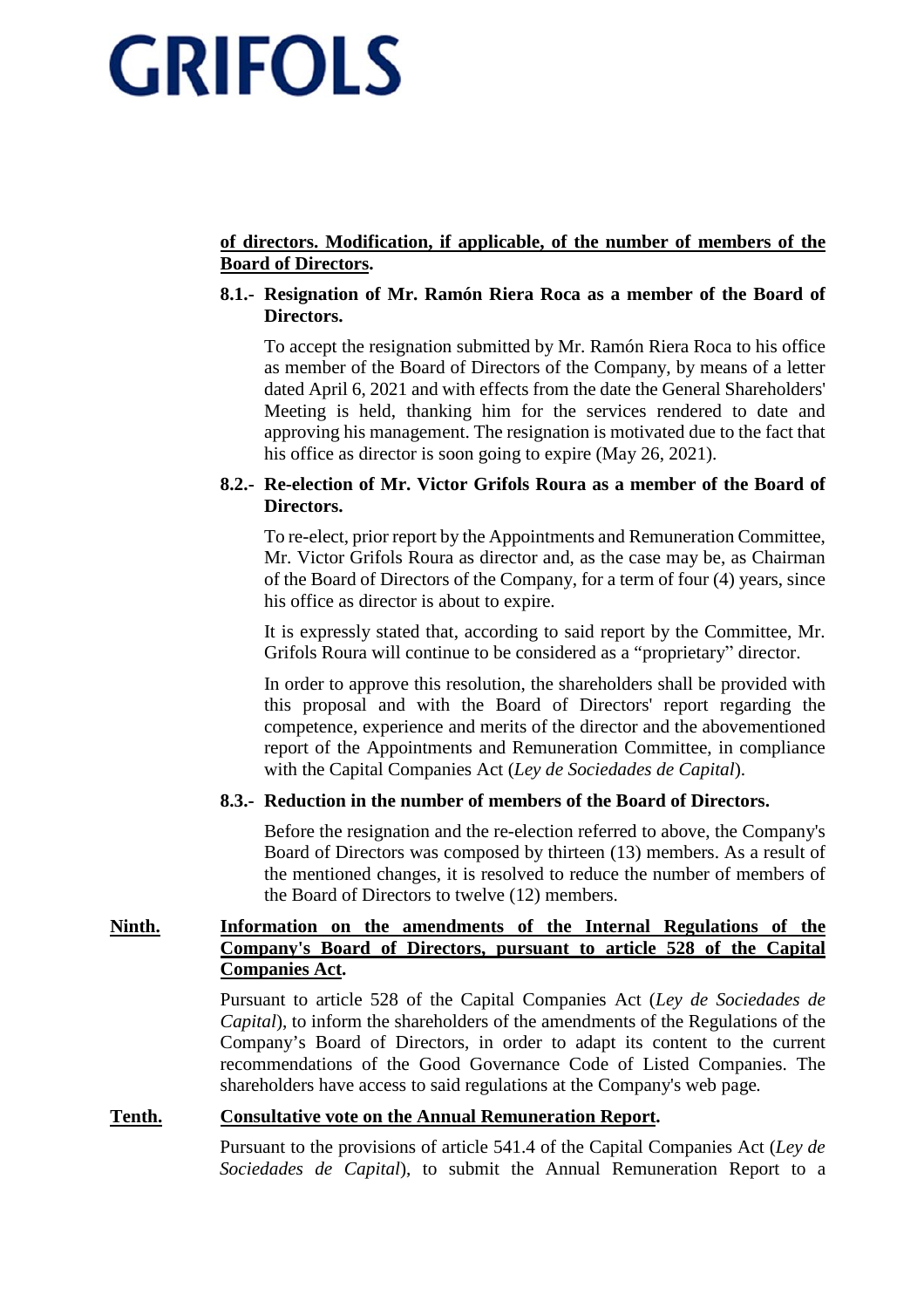consultative vote of the General Shareholders' Meeting.

- **Eleventh. Delegation to the Board of Directors, with full power of substitution in any of its members, of the authority to increase the Company's share capital pursuant to the provisions of article 297.1.b) of the Capital Companies Act, within the legal term of five years as of the date of this General Shareholders' Meeting up to a maximum amount equivalent to 50% of the Company's share capital as of the date of this authorization, being enabled to carry out the increase at once or in several times. Pursuant to the provisions of article 506 of the Capital Companies Act, delegation to the Board of Directors, with full power of substitution in any of its members, of the authority to exclude the pre-emptive subscription rights in the relevant capital increases, up to the limit of 20% of the share capital. To revoke the resolution of delegation to the Board of directors of the authority to increase the Company's share capital passed on 27 May 2016.** 
	- A. Delegation of the authority to increase the Company's share capital

To delegate to the Board of Directors, with full power of substitution in any of its members, the authority to increase the Company's share capital at once or in several times and at any given moment, within a maximum term of five (5) years as from the date of this General Shareholders' Meeting, and in an amount that in no case may exceed half of the Company's share capital at the time of this authorization.

Pursuant to this authorization, the share capital increases will be carried out, if appropriate, by issuing and placing in circulation the new shares (whether of Class A and Class B, exclusively Class A or exclusively Class B), with or without share premium, with a consideration consisting in cash contributions.

As long as there are non-voting Class B shares in circulation, the capital increases will observe, when applicable, the provisions of the Company's Articles of Association as regards the pre-emptive right of acquisition that may correspond in said capital increases.

Likewise, as long as Class B shares hold the redemption rights foreseen in paragraph 4 of article 6.bis of the Articles of Association, the nominal value of the Class B shares that may be issued in the execution of this delegation of authorities cannot exceed one fourth of the total amount of the share capital resulting from the capital increase resolution.

B. Information available to shareholders

This resolution has been passed after making available to the shareholders the proposal and Board of Directors' report in compliance with the provisions of the Companies Act (*Ley de Sociedades de Capital*).

C. Application for the listing of the new shares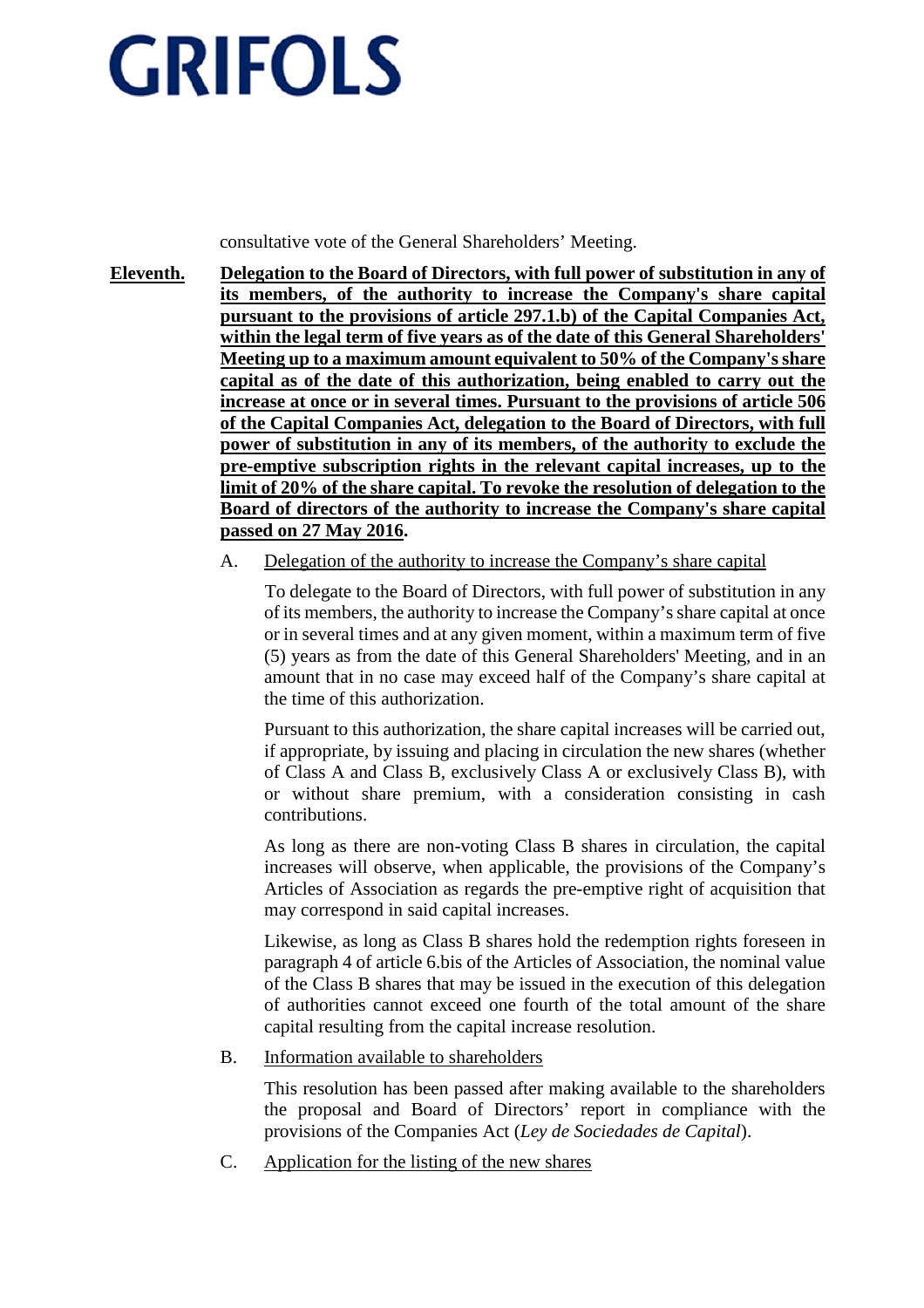When appropriate, the Company will apply for the listing of the new issued shares on the Stock Exchanges in Madrid, Barcelona, Bilbao and Valencia, as well as in the Spanish Automated Quotation System (*SIBE / Continuous Market*), and via ADSs (*American Depositary Shares*), on the National Association of Securities Dealers Automated Quotation (NASDAQ) as well as the inclusion of the new shares in the accounting registries of the company Sociedad de Gestión de los Sistemas de Registro, Compensación y Liquidación de Valores, S.A.U. (Iberclear).

#### D. Delegation of powers to the Board of Directors

To delegate to the Board of Directors, with full power of substitution in any of its members, the authority to:

- (a) set the terms and conditions of the capital increases and the characteristics of the shares in all aspects not foreseen by the General Shareholders' Meeting, as well as to freely offer the new unsubscribed shares within the term(s) of exercise of the pre-emptive right of subscription;
- (b) establish that, in the event of an incomplete subscription, the share capital will be increased only in the amount of the subscriptions effectively carried out;
- (c) redraft the articles of the Articles of Association related to share capital and number of shares;
- (d) exclude, pursuant to the provisions of article 506 of the Capital Companies Act, the pre-emptive right in the terms and conditions set forth therein and up to a maximum of 20% of the Company's share capital;
- (e) apply for, when appropriate, the listing of the shares issued pursuant to this authorization, as well as to carry out all the necessary actions and procedures and to file the documents that might be required before the competent bodies of the above-mentioned stock exchange markets, for admission to listing of the new shares issued as a consequence of the agreed capital increase; it is expressly put on record that Grifols agrees to be bound by already existing and future rules related to the Stock Exchange matters and, specially, as regards contracting, permanence and exclusion from official listing;
- (f) request the inclusion of the new shares in the accounting registries of the company Sociedad de Gestión de los Sistemas de Registro, Compensación y Liquidación de Valores, S.A.U. (Iberclear).
- E. Revocation of the previous delegation

Revoke all the terms and conditions of the resolution of delegation to the